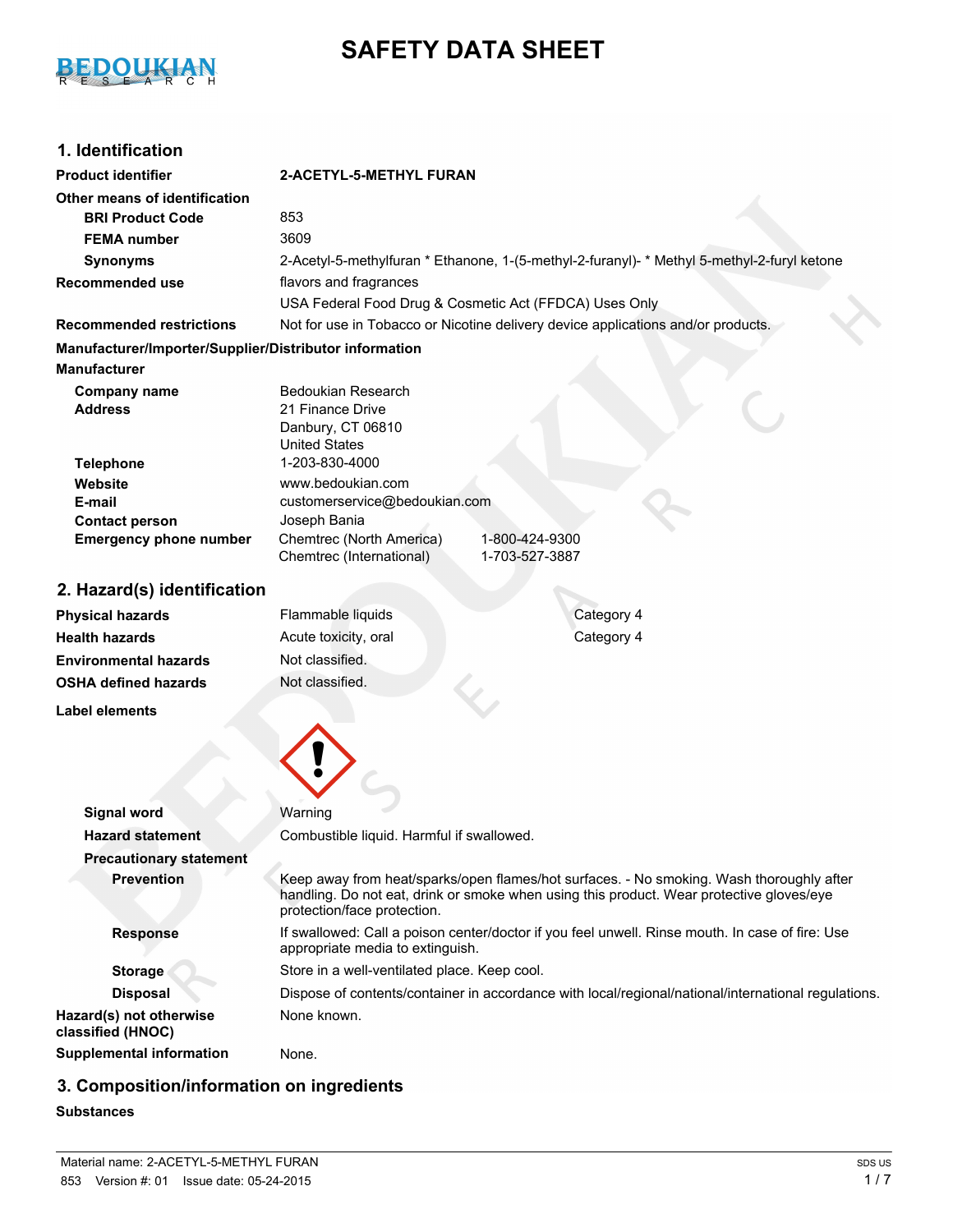| <b>Chemical name</b>    | Common name and synonyms                                                                      | <b>CAS number</b> | %   |
|-------------------------|-----------------------------------------------------------------------------------------------|-------------------|-----|
| 2-ACETYL-5-METHYL FURAN | 2-Acetyl-5-methylfuran<br>Ethanone, 1-(5-methyl-2-furanyl)-<br>Methyl 5-methyl-2-furyl ketone | 1193-79-9         | 100 |

\*Designates that a specific chemical identity and/or percentage of composition has been withheld as a trade secret.

| 4. First-aid measures                                                        |                                                                                                                                                                              |
|------------------------------------------------------------------------------|------------------------------------------------------------------------------------------------------------------------------------------------------------------------------|
| <b>Inhalation</b>                                                            | Move to fresh air. Call a physician if symptoms develop or persist.                                                                                                          |
| <b>Skin contact</b>                                                          | Wash off with soap and water. Get medical attention if irritation develops and persists.                                                                                     |
| Eye contact                                                                  | Rinse with water. Get medical attention if irritation develops and persists.                                                                                                 |
| Ingestion                                                                    | Rinse mouth. If vomiting occurs, keep head low so that stomach content doesn't get into the lungs.<br>Get medical advice/attention if you feel unwell.                       |
| <b>Most important</b><br>symptoms/effects, acute and<br>delayed              | Direct contact with eyes may cause temporary irritation.                                                                                                                     |
| Indication of immediate<br>medical attention and special<br>treatment needed | Provide general supportive measures and treat symptomatically. Keep victim warm. Keep victim<br>under observation. Symptoms may be delayed.                                  |
| <b>General information</b>                                                   | Ensure that medical personnel are aware of the material(s) involved, and take precautions to<br>protect themselves. Show this safety data sheet to the doctor in attendance. |
| 5. Fire-fighting measures                                                    |                                                                                                                                                                              |
| Suitable extinguishing media                                                 | Water fog. Foam. Dry chemical powder. Carbon dioxide (CO2).                                                                                                                  |
| Unsuitable extinguishing<br>media                                            | Do not use water jet as an extinguisher, as this will spread the fire.                                                                                                       |
| Specific hazards arising from<br>the chemical                                | The product is combustible, and heating may generate vapors which may form explosive vapor/air<br>mixtures. During fire, gases hazardous to health may be formed.            |
| Special protective equipment<br>and precautions for firefighters             | Self-contained breathing apparatus and full protective clothing must be worn in case of fire.                                                                                |
| <b>Fire fighting</b><br>equipment/instructions                               | In case of fire and/or explosion do not breathe fumes. Move containers from fire area if you can do<br>so without risk.                                                      |
| <b>Specific methods</b>                                                      | Use standard firefighting procedures and consider the hazards of other involved materials.                                                                                   |
| <b>General fire hazards</b>                                                  | Combustible liquid.                                                                                                                                                          |
|                                                                              |                                                                                                                                                                              |

### **6. Accidental release measures**

 $\overline{\phantom{0}}$ 

| Personal precautions,<br>protective equipment and<br>emergency procedures | Keep unnecessary personnel away. Keep people away from and upwind of spill/leak. Eliminate all<br>ignition sources (no smoking, flares, sparks, or flames in immediate area). Wear appropriate<br>protective equipment and clothing during clean-up. Ensure adequate ventilation. Local authorities<br>should be advised if significant spillages cannot be contained. For personal protection, see section<br>8 of the SDS. |
|---------------------------------------------------------------------------|------------------------------------------------------------------------------------------------------------------------------------------------------------------------------------------------------------------------------------------------------------------------------------------------------------------------------------------------------------------------------------------------------------------------------|
| Methods and materials for<br>containment and cleaning up                  | Eliminate all ignition sources (no smoking, flares, sparks, or flames in immediate area). Keep<br>combustibles (wood, paper, oil, etc.) away from spilled material.                                                                                                                                                                                                                                                          |
|                                                                           | Large Spills: Stop the flow of material, if this is without risk. Dike the spilled material, where this is<br>possible. Cover with plastic sheet to prevent spreading. Use a non-combustible material like<br>vermiculite, sand or earth to soak up the product and place into a container for later disposal.<br>Following product recovery, flush area with water.                                                         |
|                                                                           | Small Spills: Absorb with earth, sand or other non-combustible material and transfer to containers<br>for later disposal. Wipe up with absorbent material (e.g. cloth, fleece). Clean surface thoroughly to<br>remove residual contamination.                                                                                                                                                                                |
|                                                                           | Never return spills to original containers for re-use. For waste disposal, see section 13 of the SDS.                                                                                                                                                                                                                                                                                                                        |
| <b>Environmental precautions</b>                                          | Avoid discharge into drains, water courses or onto the ground.                                                                                                                                                                                                                                                                                                                                                               |
| 7. Handling and storage                                                   |                                                                                                                                                                                                                                                                                                                                                                                                                              |
|                                                                           | Keep quay from apon flames, bet qurfaces and equress of ignition. Do not toote ar quallow When                                                                                                                                                                                                                                                                                                                               |

**Precautions for safe handling** Keep away from open flames, hot surfaces and sources of ignition. Do not taste or swallow. When using, do not eat, drink or smoke. Provide adequate ventilation. Wear appropriate personal protective equipment. Wash hands thoroughly after handling. Observe good industrial hygiene practices.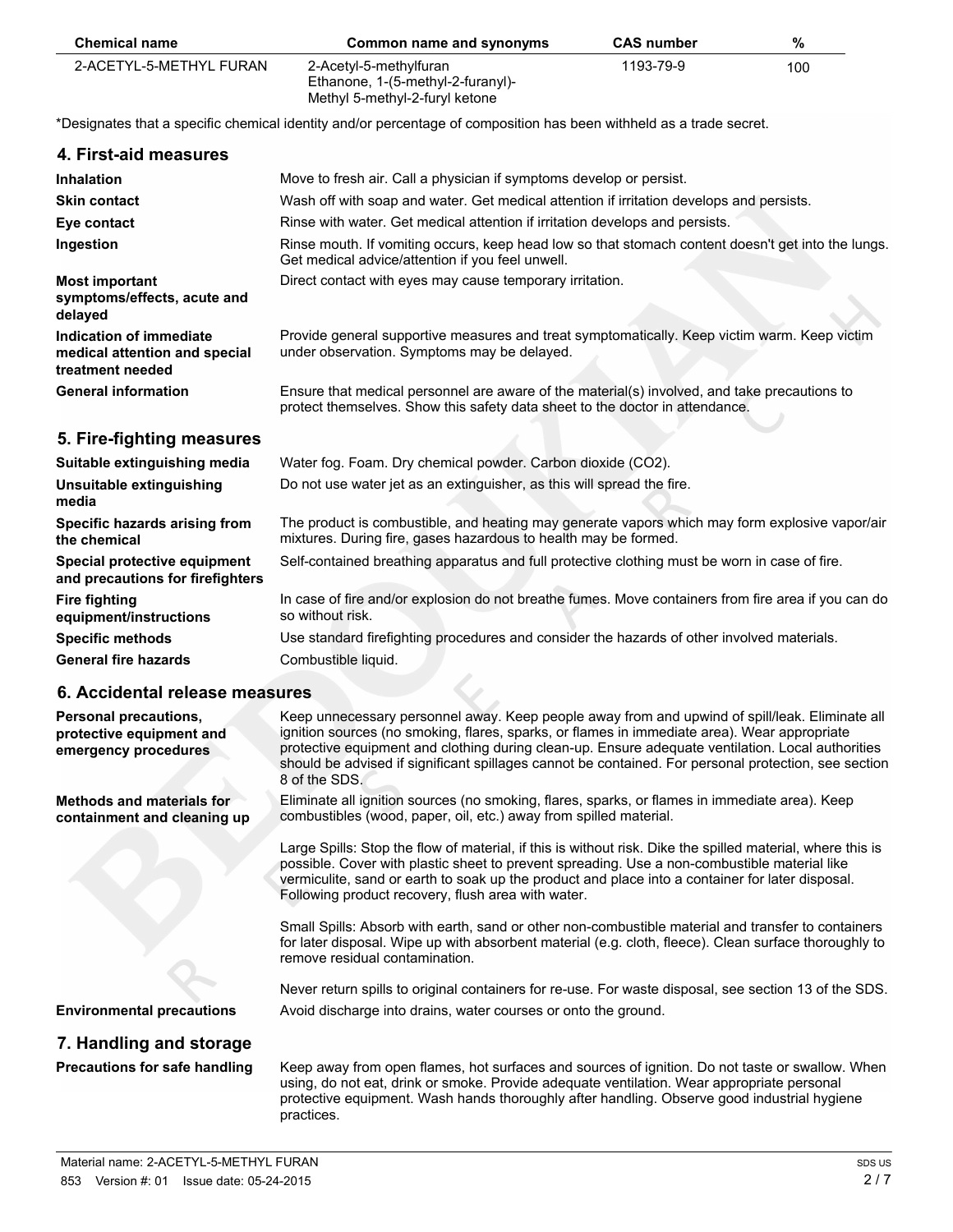**Conditions for safe storage, including any incompatibilities** Keep away from heat, sparks and open flame. Store in a cool, dry place out of direct sunlight. Store in original tightly closed container. Store in a well-ventilated place. Keep in an area equipped with sprinklers. Store away from incompatible materials (see Section 10 of the SDS). Recommended Packaging: Glass, Plastic, Aluminum or Phenolic Lined Steel. Store tightly sealed under inert gas in a cool, well-ventilated area.

### **8. Exposure controls/personal protection**

| <b>Occupational exposure limits</b>      | No exposure limits noted for ingredient(s).                                                                                                                                                                                                                                                                                                                                                            |  |
|------------------------------------------|--------------------------------------------------------------------------------------------------------------------------------------------------------------------------------------------------------------------------------------------------------------------------------------------------------------------------------------------------------------------------------------------------------|--|
| <b>Biological limit values</b>           | No biological exposure limits noted for the ingredient(s).                                                                                                                                                                                                                                                                                                                                             |  |
| Appropriate engineering<br>controls      | Good general ventilation (typically 10 air changes per hour) should be used. Ventilation rates<br>should be matched to conditions. If applicable, use process enclosures, local exhaust ventilation,<br>or other engineering controls to maintain airborne levels below recommended exposure limits. If<br>exposure limits have not been established, maintain airborne levels to an acceptable level. |  |
|                                          | Individual protection measures, such as personal protective equipment                                                                                                                                                                                                                                                                                                                                  |  |
| Eye/face protection                      | Face shield is recommended. Wear safety glasses with side shields (or goggles).                                                                                                                                                                                                                                                                                                                        |  |
| <b>Skin protection</b>                   |                                                                                                                                                                                                                                                                                                                                                                                                        |  |
| <b>Hand protection</b>                   | Wear appropriate chemical resistant gloves. Suitable gloves can be recommended by the glove<br>supplier.                                                                                                                                                                                                                                                                                               |  |
| Other                                    | Wear suitable protective clothing.                                                                                                                                                                                                                                                                                                                                                                     |  |
| <b>Respiratory protection</b>            | If engineering controls do not maintain airborne concentrations below recommended exposure<br>limits (where applicable) or to an acceptable level (in countries where exposure limits have not<br>been established), an approved respirator must be worn.                                                                                                                                              |  |
| <b>Thermal hazards</b>                   | Wear appropriate thermal protective clothing, when necessary.                                                                                                                                                                                                                                                                                                                                          |  |
| <b>General hygiene</b><br>considerations | When using do not smoke. Keep away from food and drink. Always observe good personal<br>hygiene measures, such as washing after handling the material and before eating, drinking, and/or<br>smoking. Routinely wash work clothing and protective equipment to remove contaminants.                                                                                                                    |  |

### **9. Physical and chemical properties**

| Appearance                                        |                                                                                                                                          |
|---------------------------------------------------|------------------------------------------------------------------------------------------------------------------------------------------|
| <b>Physical state</b>                             | Liquid.                                                                                                                                  |
| Color                                             | Yellow                                                                                                                                   |
| Odor                                              | strong nutty, hay-coumarin odor.                                                                                                         |
| <b>Odor threshold</b>                             | Not available.                                                                                                                           |
| рH                                                | Not available.                                                                                                                           |
| Melting point/freezing point                      | Not available.                                                                                                                           |
| Initial boiling point and boiling<br>range        | 346.21 °F (174.56 °C) US EPA. 2014. Estimation Programs Interface Suite™ for Microsoft®<br>Windows, v 4.11. US EPA, Washington, DC, USA. |
| <b>Flash point</b>                                | 175 °F (79 °C) Pensky-Martens or Grabner Miniflash                                                                                       |
| <b>Evaporation rate</b>                           | Not available.                                                                                                                           |
| Flammability (solid, gas)                         | Not applicable.                                                                                                                          |
| Upper/lower flammability or explosive limits      |                                                                                                                                          |
| <b>Flammability limit - lower</b><br>(%)          | Not available.                                                                                                                           |
| <b>Flammability limit - upper</b><br>(%)          | Not available.                                                                                                                           |
| Explosive limit - lower (%)                       | Not available.                                                                                                                           |
| Explosive limit - upper (%)                       | Not available.                                                                                                                           |
| Vapor pressure                                    | 0.879 mmHg at 20°C; US EPA. 2014. Estimation Programs Interface Suite™ for Microsoft®<br>Windows, v 4.11. US EPA, Washington, DC, USA.   |
| <b>Vapor density</b>                              | 4.3 Relative to air; air = 1                                                                                                             |
| <b>Relative density</b>                           | Not available.                                                                                                                           |
| Solubility(ies)                                   |                                                                                                                                          |
| <b>Solubility (water)</b>                         | Not available.                                                                                                                           |
| <b>Partition coefficient</b><br>(n-octanol/water) | 1.34 US EPA. 2014. Estimation Programs Interface Suite™ for Microsoft® Windows, v 4.11. US<br>EPA, Washington, DC, USA.                  |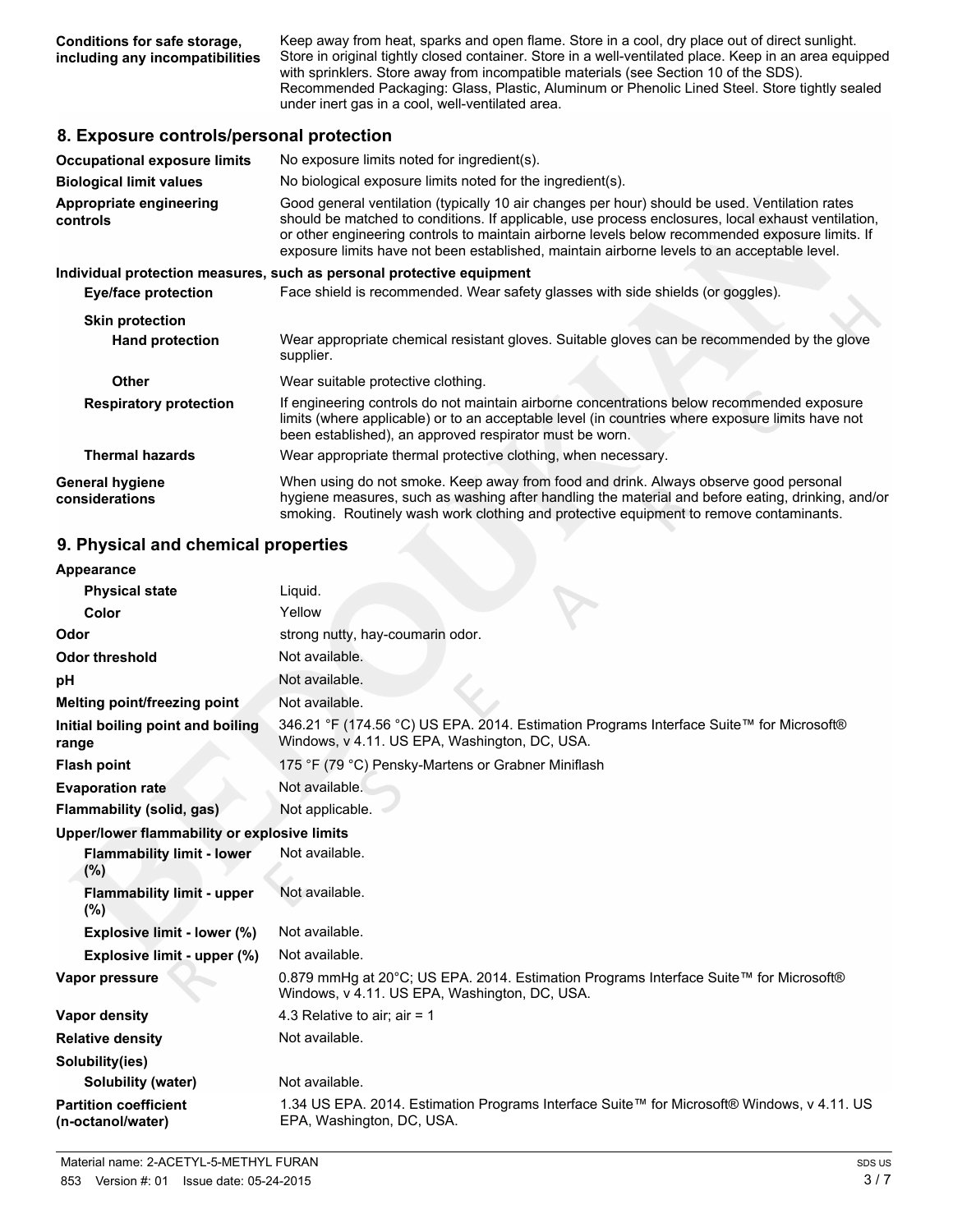| <b>Auto-ignition temperature</b> | Not available.             |
|----------------------------------|----------------------------|
| Decomposition temperature        | Not available.             |
| <b>Viscosity</b>                 | Not available.             |
| Other information                |                            |
| <b>Density</b>                   | 1.064 - 1.071 g/cm3        |
| <b>Flammability class</b>        | Combustible IIIA estimated |
| Molecular formula                | C7H8O2                     |
| <b>Molecular weight</b>          | 124.13                     |
| <b>Specific gravity</b>          | 1.064 - 1.071 at 25°C      |

# **10. Stability and reactivity**

| <b>Reactivity</b>                            | The product is stable and non-reactive under normal conditions of use, storage and transport.                                                     |
|----------------------------------------------|---------------------------------------------------------------------------------------------------------------------------------------------------|
| <b>Chemical stability</b>                    | Material is stable under normal conditions.                                                                                                       |
| <b>Possibility of hazardous</b><br>reactions | No dangerous reaction known under conditions of normal use.                                                                                       |
| <b>Conditions to avoid</b>                   | Avoid heat, sparks, open flames and other ignition sources. Avoid temperatures exceeding the<br>flash point. Contact with incompatible materials. |
| Incompatible materials                       | Strong oxidizing agents.                                                                                                                          |
| <b>Hazardous decomposition</b><br>products   | No hazardous decomposition products are known.                                                                                                    |

# **11. Toxicological information**

#### **Information on likely routes of exposure**

| <b>Inhalation</b>                                                                  | No adverse effects due to inhalation are expected.       |
|------------------------------------------------------------------------------------|----------------------------------------------------------|
| <b>Skin contact</b>                                                                | No adverse effects due to skin contact are expected.     |
| Eye contact                                                                        | Direct contact with eyes may cause temporary irritation. |
| Ingestion                                                                          | Harmful if swallowed.                                    |
| Symptoms related to the<br>physical, chemical and<br>toxicological characteristics | Direct contact with eyes may cause temporary irritation. |

#### **Information on toxicological effects**

| Acute toxicity                                                               | Harmful if swallowed.         |                                                                                          |
|------------------------------------------------------------------------------|-------------------------------|------------------------------------------------------------------------------------------|
| Product                                                                      | <b>Species</b>                | <b>Test Results</b>                                                                      |
| 2-ACETYL-5-METHYL FURAN (CAS 1193-79-9)                                      |                               |                                                                                          |
| <b>Acute</b>                                                                 |                               |                                                                                          |
| Oral                                                                         |                               |                                                                                          |
| Liquid                                                                       |                               |                                                                                          |
| LD50                                                                         | Mouse                         | 4380 mg/kg                                                                               |
| * Estimates for product may be based on additional component data not shown. |                               |                                                                                          |
| <b>Skin corrosion/irritation</b>                                             |                               | Prolonged skin contact may cause temporary irritation.                                   |
| Serious eye damage/eye<br>irritation                                         |                               | Direct contact with eyes may cause temporary irritation.                                 |
| <b>Respiratory or skin sensitization</b>                                     |                               |                                                                                          |
| <b>Respiratory sensitization</b>                                             | Not a respiratory sensitizer. |                                                                                          |
| <b>Skin sensitization</b>                                                    |                               | This product is not expected to cause skin sensitization.                                |
| Germ cell mutagenicity                                                       | mutagenic or genotoxic.       | No data available to indicate product or any components present at greater than 0.1% are |
| Carcinogenicity                                                              |                               | This product is not considered to be a carcinogen by IARC, ACGIH, NTP, or OSHA.          |
| OSHA Specifically Regulated Substances (29 CFR 1910.1001-1050)               |                               |                                                                                          |
| Not listed.                                                                  |                               |                                                                                          |
| <b>Reproductive toxicity</b>                                                 |                               | This product is not expected to cause reproductive or developmental effects.             |
|                                                                              |                               |                                                                                          |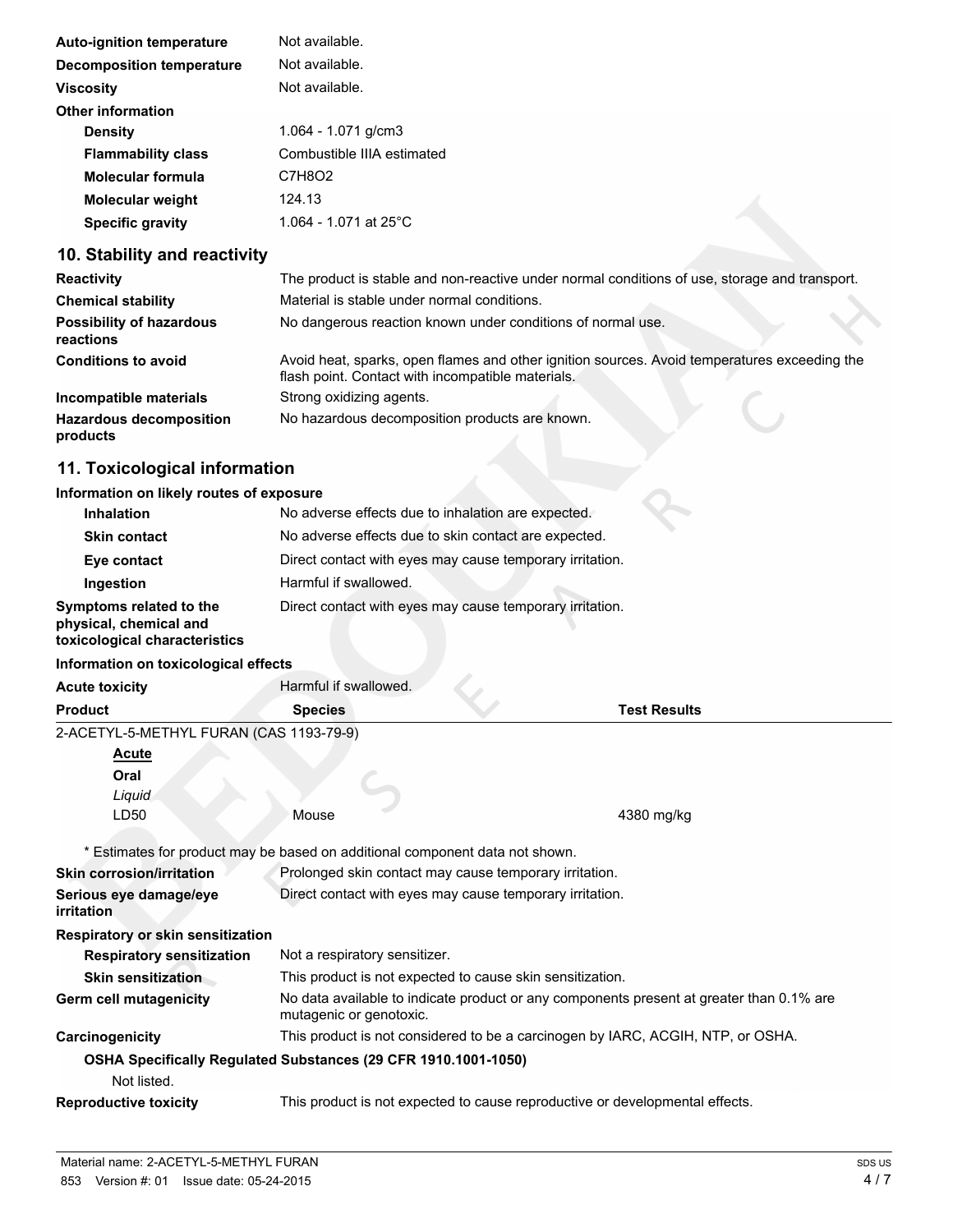| Specific target organ toxicity -<br>single exposure       | Not classified.                                                                                                                                                                                       |  |
|-----------------------------------------------------------|-------------------------------------------------------------------------------------------------------------------------------------------------------------------------------------------------------|--|
| Specific target organ toxicity -<br>repeated exposure     | Not classified.                                                                                                                                                                                       |  |
| <b>Aspiration hazard</b>                                  | Not an aspiration hazard.                                                                                                                                                                             |  |
| 12. Ecological information                                |                                                                                                                                                                                                       |  |
| <b>Ecotoxicity</b>                                        | The product is not classified as environmentally hazardous. However, this does not exclude the<br>possibility that large or frequent spills can have a harmful or damaging effect on the environment. |  |
| Persistence and degradability                             | No data is available on the degradability of this product.                                                                                                                                            |  |
| <b>Bioaccumulative potential</b>                          |                                                                                                                                                                                                       |  |
| Partition coefficient n-octanol / water (log Kow)<br>USA. | 1.34, US EPA. 2014. Estimation Programs Interface Suite™<br>for Microsoft® Windows, v 4.11. US EPA, Washington, DC,                                                                                   |  |
| <b>Mobility in soil</b>                                   | No data available.                                                                                                                                                                                    |  |
| <b>Other adverse effects</b>                              | No other adverse environmental effects (e.g. ozone depletion, photochemical ozone creation<br>potential, endocrine disruption, global warming potential) are expected from this component.            |  |
| 13. Disposal considerations                               |                                                                                                                                                                                                       |  |

| <b>Disposal instructions</b>             | Collect and reclaim or dispose in sealed containers at licensed waste disposal site. Dispose of<br>contents/container in accordance with local/regional/national/international regulations.                            |
|------------------------------------------|------------------------------------------------------------------------------------------------------------------------------------------------------------------------------------------------------------------------|
| Local disposal regulations               | Dispose in accordance with all applicable regulations.                                                                                                                                                                 |
| Hazardous waste code                     | The waste code should be assigned in discussion between the user, the producer and the waste<br>disposal company.                                                                                                      |
| Waste from residues / unused<br>products | Dispose of in accordance with local regulations. Empty containers or liners may retain some<br>product residues. This material and its container must be disposed of in a safe manner (see:<br>Disposal instructions). |
| Contaminated packaging                   | Since emptied containers may retain product residue, follow label warnings even after container is<br>emptied. Empty containers should be taken to an approved waste handling site for recycling or<br>disposal.       |

### **14. Transport information**

#### **DOT**

Not regulated as dangerous goods.

#### **IATA**

Not regulated as dangerous goods.

#### **IMDG**

Not regulated as dangerous goods.

**Transport in bulk according to** Not established. **Annex II of MARPOL 73/78 and the IBC Code**

### **15. Regulatory information**

**US federal regulations** This product is a "Hazardous Chemical" as defined by the OSHA Hazard Communication Standard, 29 CFR 1910.1200. One or more components are not listed on TSCA.

**TSCA Section 12(b) Export Notification (40 CFR 707, Subpt. D)**

Not regulated. **CERCLA Hazardous Substance List (40 CFR 302.4)** Not listed. **SARA 304 Emergency release notification** Not regulated. **OSHA Specifically Regulated Substances (29 CFR 1910.1001-1050)** Not listed.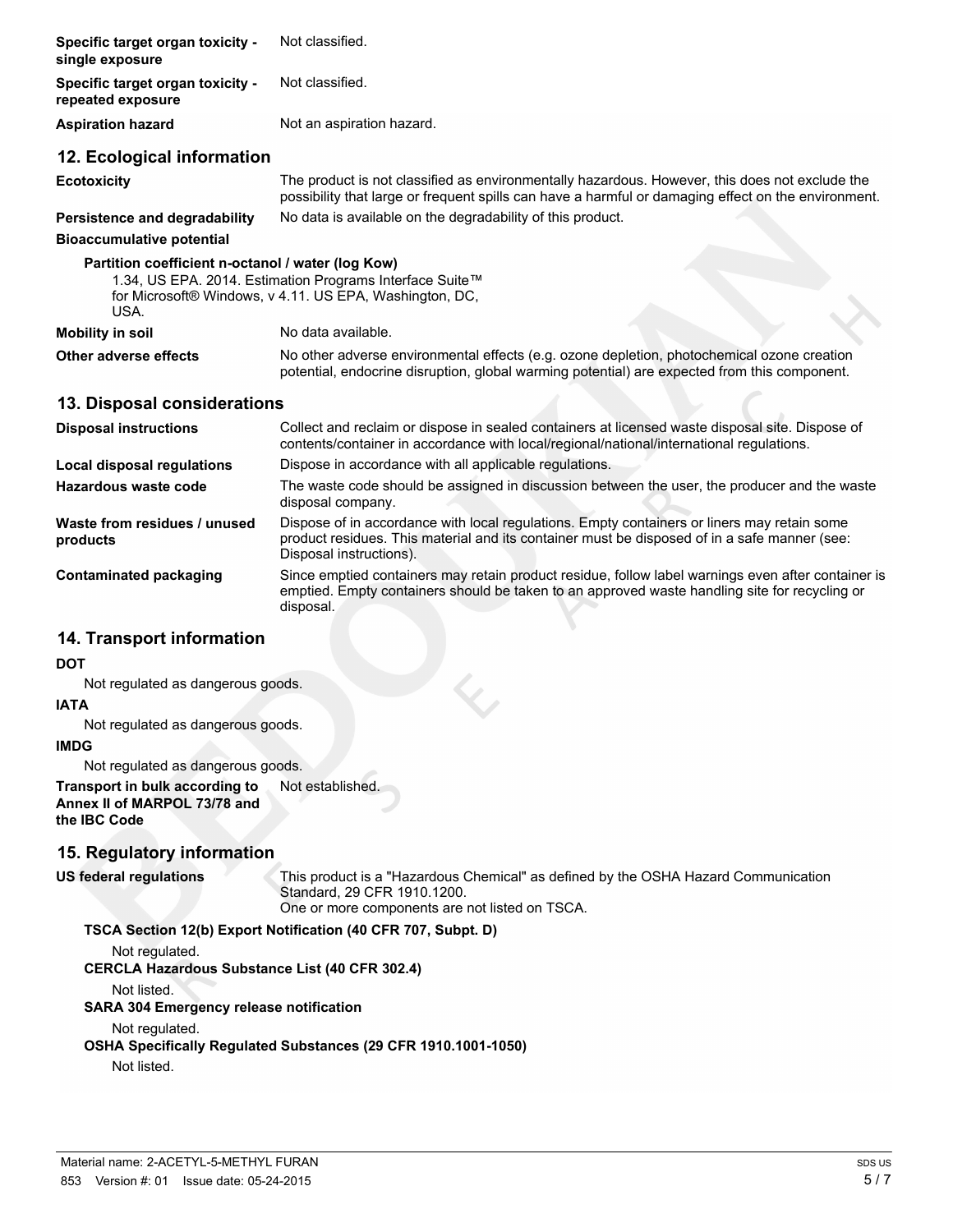#### **Superfund Amendments and Reauthorization Act of 1986 (SARA)**

| <b>Hazard categories</b> |  |
|--------------------------|--|

**Immediate Hazard - Yes** Delayed Hazard - No Fire Hazard - Yes Pressure Hazard - No Reactivity Hazard - No

#### **SARA 302 Extremely hazardous substance**

Not listed.

**SARA 311/312 Hazardous chemical** Yes

**SARA 313 (TRI reporting)** Not regulated.

#### **Other federal regulations**

**Clean Air Act (CAA) Section 112 Hazardous Air Pollutants (HAPs) List**

Not regulated.

**Clean Air Act (CAA) Section 112(r) Accidental Release Prevention (40 CFR 68.130)**

Not regulated.

**Safe Drinking Water Act (SDWA)** Not regulated.

#### **US state regulations**

**US. California Controlled Substances. CA Department of Justice (California Health and Safety Code Section 11100)** Not listed.

**US. Massachusetts RTK - Substance List**

Not regulated.

**US. New Jersey Worker and Community Right-to-Know Act**

#### Not listed.

**US. Pennsylvania Worker and Community Right-to-Know Law** Not listed.

#### **US. Rhode Island RTK**

Not regulated.

#### **US. California Proposition 65**

California Safe Drinking Water and Toxic Enforcement Act of 1986 (Proposition 65): This material is not known to contain any chemicals currently listed as carcinogens or reproductive toxins.

#### **International Inventories**

| Country(s) or region         | <b>Inventory name</b>                                                     | On inventory (yes/no)* |
|------------------------------|---------------------------------------------------------------------------|------------------------|
| Australia                    | Australian Inventory of Chemical Substances (AICS)                        | Yes                    |
| Canada                       | Domestic Substances List (DSL)                                            | Yes                    |
| Canada                       | Non-Domestic Substances List (NDSL)                                       | <b>No</b>              |
| China                        | Inventory of Existing Chemical Substances in China (IECSC)                | Yes                    |
| Europe                       | European Inventory of Existing Commercial Chemical<br>Substances (EINECS) | Yes                    |
| Europe                       | European List of Notified Chemical Substances (ELINCS)                    | <b>No</b>              |
| Japan                        | Inventory of Existing and New Chemical Substances (ENCS)                  | Yes                    |
| Korea                        | Existing Chemicals List (ECL)                                             | <b>No</b>              |
| New Zealand                  | New Zealand Inventory                                                     | Yes                    |
| Philippines                  | Philippine Inventory of Chemicals and Chemical Substances<br>(PICCS)      | Yes                    |
| Linited Ctates & Duarte Dies | $Tavi2$ Cubetanese Control Aet (TCCA) Inventory                           | $N_{\alpha}$           |

United States & Puerto Rico Toxic Substances Control Act (TSCA) Inventory No

\*A "Yes" indicates that all components of this product comply with the inventory requirements administered by the governing country(s) A "No" indicates that one or more components of the product are not listed or exempt from listing on the inventory administered by the governing country(s).

### **16. Other information, including date of preparation or last revision**

| Issue date | 05-24-2015 |
|------------|------------|
| Version #  | .በ1        |